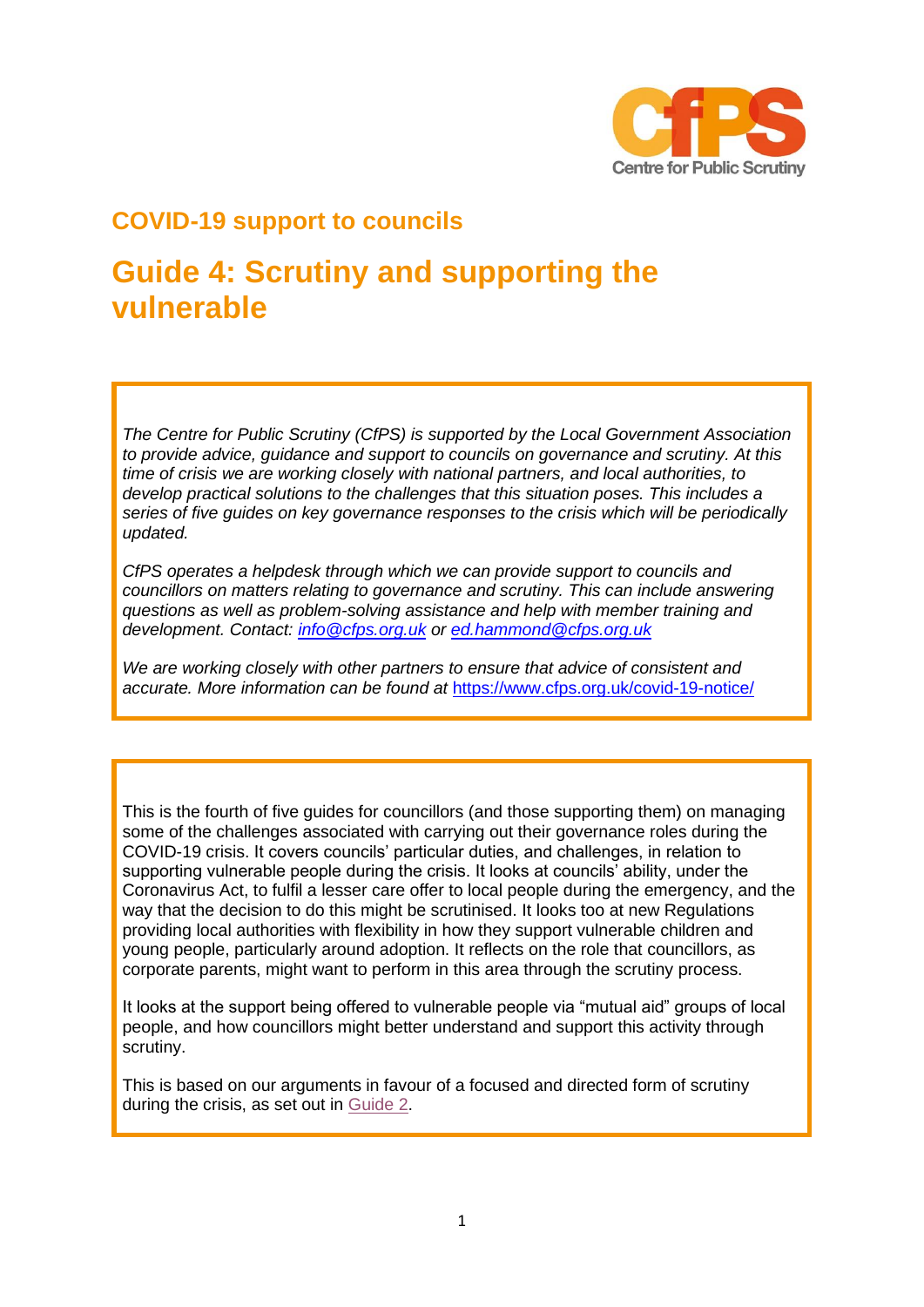# **Contents**

- **1. Introduction**
- **2. What are the Care Act easements?**

**How can the scrutiny function add value in relation to these issues?**

- **3. What are the flexibilities in children's services brought in by new Regulations? How can the scrutiny function add value in relation to these issues**
- **4. What support is being provided to vulnerable people by "mutual aid" groups?**

**How can the scrutiny function add value in relation to these issues?**

**4. Overall, what does proportionate and effective scrutiny look like for services provided to vulnerable people?**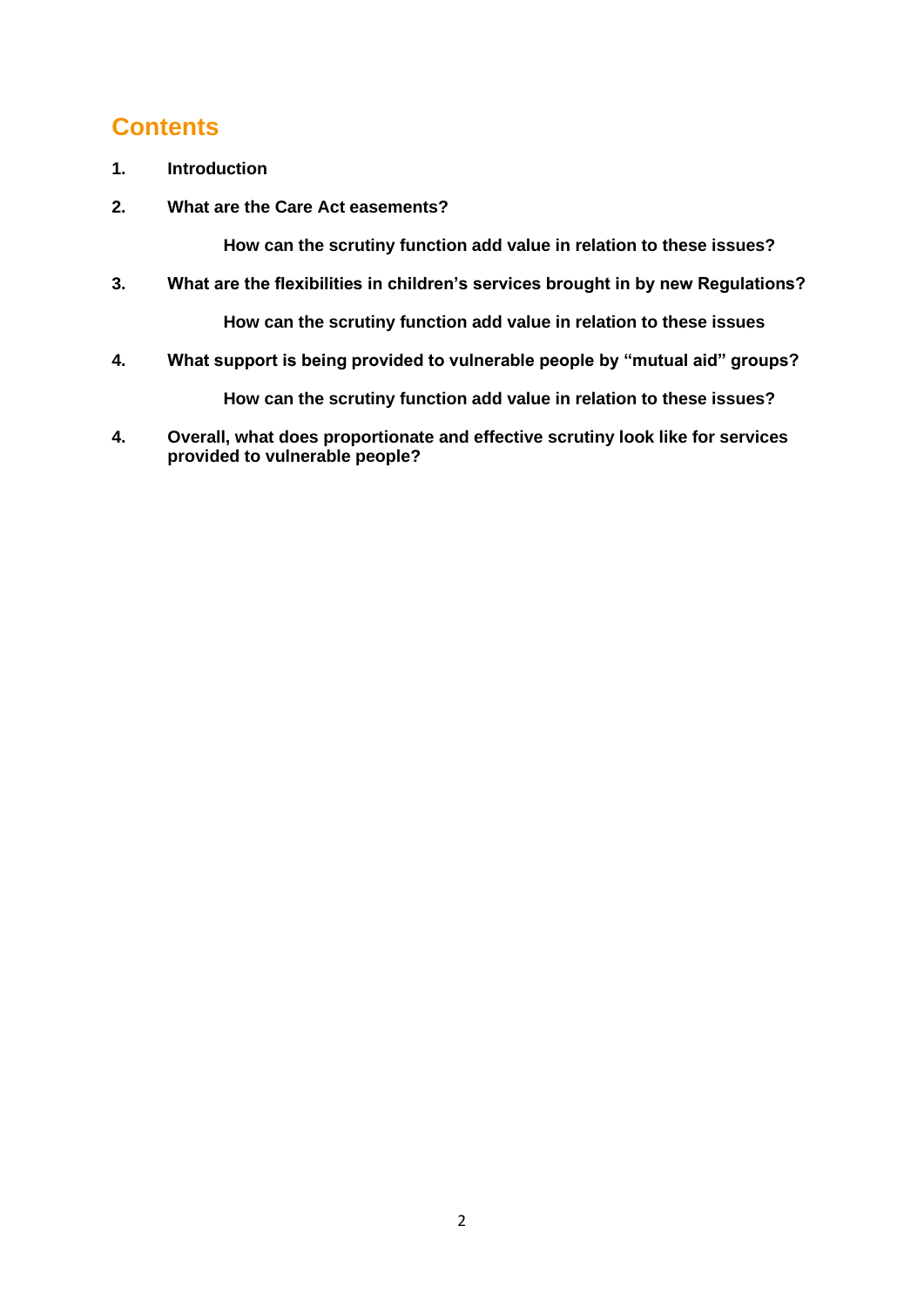# **1. Introduction**

At the moment, councils are focusing their minds and resources on the central issue of how to continue to provide support to vulnerable people in the community. Some of these may be to people already in receipt of social care, or support through children's services – they may be known to the council. Others may ordinarily not require much support and assistance, but have unique vulnerabilities that place them at particular risk during the pandemic.

There is the potential for huge demand for council services. Government has changed the law in several critical areas – the intention being to provide local authorities with more flexibility around how they provide this support. Changes around councils' Care Act duties, and their duties relating to vulnerable children, have been particularly high profile.

Alongside this top-down action, a lot has been happening from the bottom up. In local areas, mutual aid groups have been established to provide street-by-street support to local people.

Many of the people provided with assistance by the council, and by mutual aid groups, are ones traditionally (and erroneously) described as "hard to reach". The physical restrictions brought about by the pandemic could be seen as a further barrier to effective engagement with people who may have sporadic access to the internet, or none whatsoever, or poor local support networks. How can scrutiny make a difference in these areas? It may be part of scrutiny's job to make sure that the voice and concerns of these often marginalised people are front and centre of the decision-making process in a time of unprecedented disruption.

Seeking to understand vulnerable people's needs is important; so is bringing public oversight to huge decisions, which may negatively affect those people's lives for years to come. Ensuring that those decisions are made in the possession of the full facts and that they benefit from as wide as possible a range of perspectives is also critical. And, of course, ongoing evidence gathering to contribute to scrutiny's central role in the debrief and reflection exercise which will follow when the pandemic passes.

This is not just an issue which affects upper tier and unitary councils, with their social care and children's services responsibilities. Shire districts will also be facing the impact of these changes too, and it will be just as important for their councillors to be active in understanding the implications of these legal changes.

The Local Government Association have produced a general guide to the way that councils are seeking to support vulnerable people, which can be found at [https://www.local.gov.uk/protecting-vulnerable-people-during-covid-19-outbreak.](https://www.local.gov.uk/protecting-vulnerable-people-during-covid-19-outbreak) At the time of writing (29 April 2020) the most recent edition of this guidance was published on 3 April 2020; readers should be aware that it therefore predates some of the issues discussed in this paper. The LGA have also produced a guide to the way that councils' legal obligations have changed as a result of COVID-19:

[https://local.gov.uk/sites/default/files/documents/Changes%20to%20local%20authority%20p](https://local.gov.uk/sites/default/files/documents/Changes%20to%20local%20authority%20powers%20and%20duties%20resulting%20from%20the%20Coronavirus%20Act%202020%20WEB.pdf) [owers%20and%20duties%20resulting%20from%20the%20Coronavirus%20Act%202020%2](https://local.gov.uk/sites/default/files/documents/Changes%20to%20local%20authority%20powers%20and%20duties%20resulting%20from%20the%20Coronavirus%20Act%202020%20WEB.pdf) [0WEB.pdf](https://local.gov.uk/sites/default/files/documents/Changes%20to%20local%20authority%20powers%20and%20duties%20resulting%20from%20the%20Coronavirus%20Act%202020%20WEB.pdf)

This guide has been drafted to give councils an initial view on some of the governance challenges relating to the care and support available to vulnerable people. It is subject to change and refinement as the sector's, and individual councils', approach changes.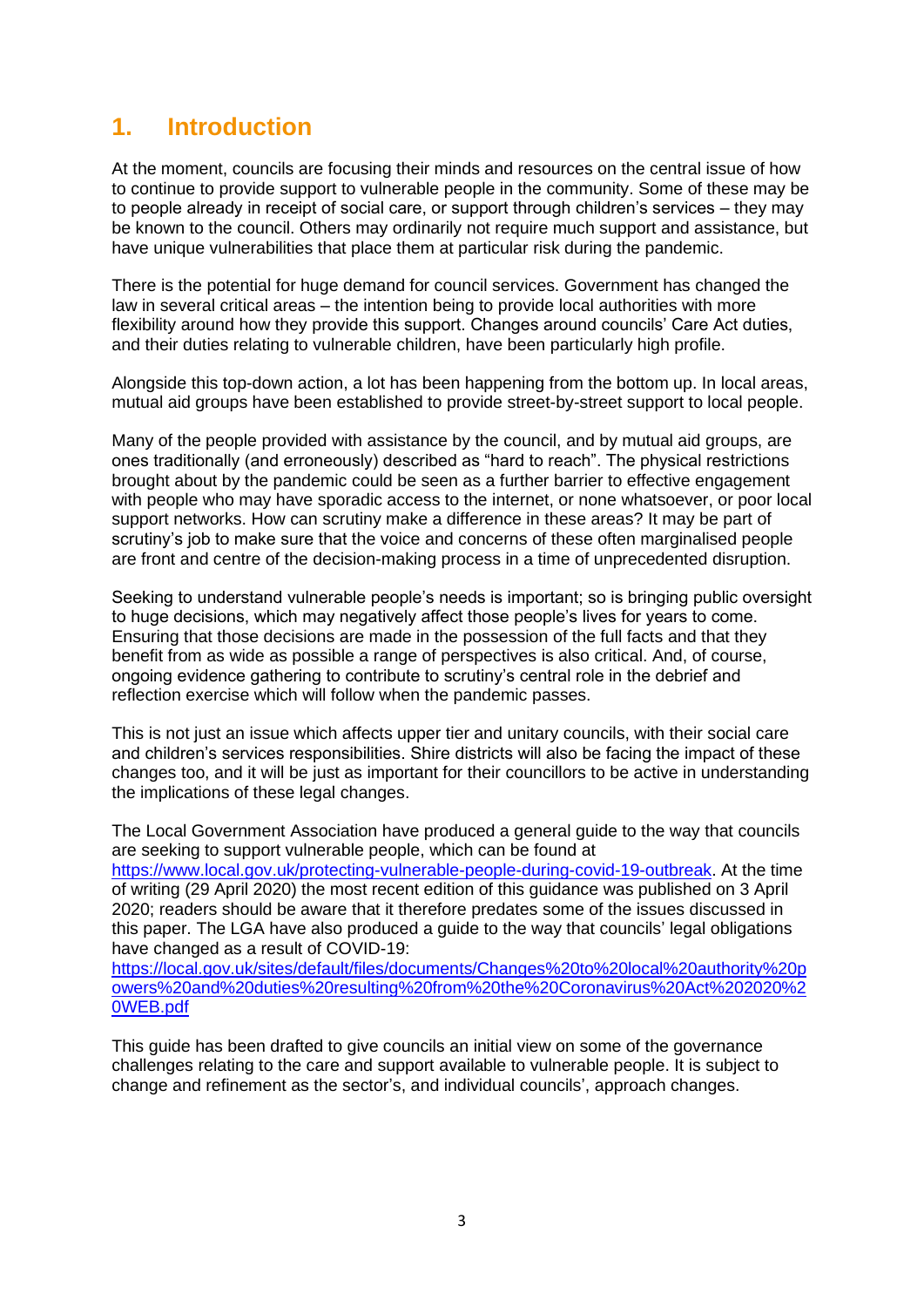# **2. What are the Care Act easements?**

### Pre-existing obligations in the Care Act

Under the Care Act 2014, councils with social care responsibilities have a number of duties which they must perform in order to meet the needs of people in need in their locality. For the purpose of the easements we are setting out in this guide, these can be divided into four main categories:

- The obligation to carry out assessments of people's care and support needs. These assessments are required in order to produce accurate and comprehensive care and support plans;
- The obligation to prepare and review care and support plans;
- The duty to meet the care and support needs of people eligible to have those needs met. We explain the issue of eligibility below;
- The requirement to carry out financial assessments to support the above activity.

Full details of councils' general Care Act obligations, and the rules applying to them prior to the COVID-19 crisis, can be found at [https://www.gov.uk/government/publications/care-act-](https://www.gov.uk/government/publications/care-act-2014-part-1-factsheets/care-act-factsheets)[2014-part-1-factsheets/care-act-factsheets.](https://www.gov.uk/government/publications/care-act-2014-part-1-factsheets/care-act-factsheets) LGA guidance produced at the time can be downloaded at<https://www.local.gov.uk/guide-care-act-2014-and-implications-providers>

#### Changes brought in as a result of the pandemic: Care Act

In early April 2020 Government produced new rules and guidance which have provided councils with an "easement" relating to these duties. This means that councils which would previously have been obliged to comply with these Care Act obligations to "derogate" from those obligations.

Detailed Government guidance on the subject can be found at [https://www.gov.uk/government/publications/coronavirus-covid-19-changes-to-the-care-act-](https://www.gov.uk/government/publications/coronavirus-covid-19-changes-to-the-care-act-2014/care-act-easements-guidance-for-local-authorities)[2014/care-act-easements-guidance-for-local-authorities.](https://www.gov.uk/government/publications/coronavirus-covid-19-changes-to-the-care-act-2014/care-act-easements-guidance-for-local-authorities)

A readout of a webinar held in April 2020 between civil servants and local government representatives can be accessed at [https://www.local.gov.uk/sites/default/files/documents/Care%20Act%20Easements%20-](https://www.local.gov.uk/sites/default/files/documents/Care%20Act%20Easements%20-%20Webinar%20Readout%20and%20QA%20v3.pdf) [%20Webinar%20Readout%20and%20QA%20v3.pdf](https://www.local.gov.uk/sites/default/files/documents/Care%20Act%20Easements%20-%20Webinar%20Readout%20and%20QA%20v3.pdf)

Mencap has produced "easy read" material on the guidance which can be found at [https://www.mencap.org.uk/sites/default/files/2020-](https://www.mencap.org.uk/sites/default/files/2020-04/Care%20Act%20easements%20easy%20read%20guide%20%281%29.pdf) [04/Care%20Act%20easements%20easy%20read%20guide%20%281%29.pdf](https://www.mencap.org.uk/sites/default/files/2020-04/Care%20Act%20easements%20easy%20read%20guide%20%281%29.pdf)

This easement has proven extremely controversial. Organisations representing the interests of disabled people have highlighted particular concerns. There is a risk that the replacement of Care Act systems and processes with novel methods for assessing and evaluating need will mean that people whose needs place them at a higher risk will slip through the support net.

This guide does not address wider issues about social care market sustainability during the crisis, although we anticipate that this is an issue which will be of importance to scrutiny councillors, depending on the risk factors affecting providers in their areas, as monitored by commissioners. The LGA has produced guidance on the subject which can be found at [https://www.local.gov.uk/coronavirus-information-councils/social-care-provider-resilience](https://www.local.gov.uk/coronavirus-information-councils/social-care-provider-resilience-during-covid-19-guidance-commissioners)[during-covid-19-guidance-commissioners](https://www.local.gov.uk/coronavirus-information-councils/social-care-provider-resilience-during-covid-19-guidance-commissioners) . A wide range of support material around adult social care during the crisis can be found on the LGA website at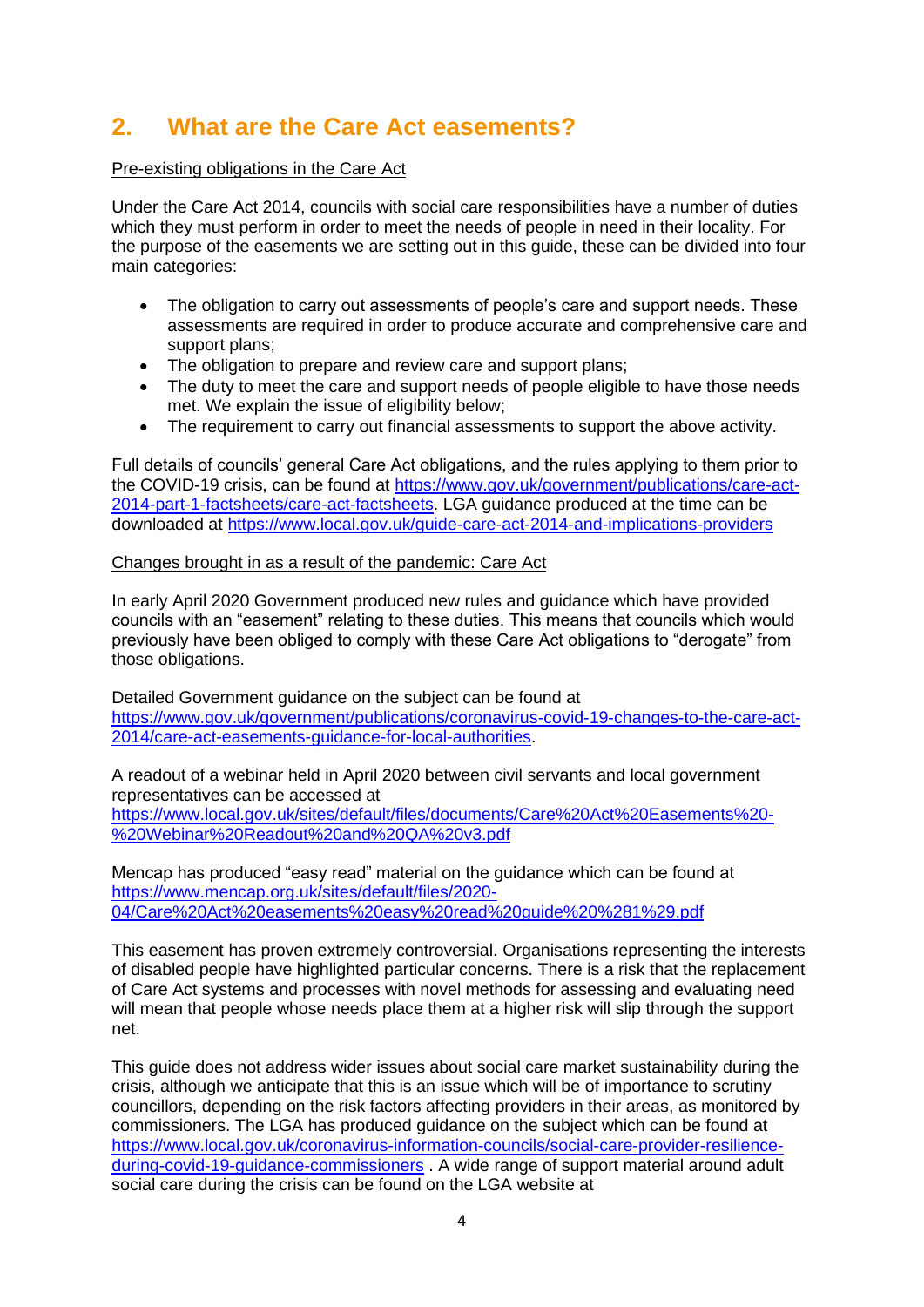[https://www.local.gov.uk/our-support/coronavirus-information-councils/covid-19-adult-social](https://www.local.gov.uk/our-support/coronavirus-information-councils/covid-19-adult-social-care-and-support)[care-and-support](https://www.local.gov.uk/our-support/coronavirus-information-councils/covid-19-adult-social-care-and-support)

#### **Sector commentary on the Care Act easements**

"Disability Rights UK urges local authorities not to suspend Care Act rights. There is a real danger that moving to new untested ways of assessing, delivering and prioritising care will lead to disabled people with high care needs falling through the cracks, being alone and unsupported.

We would ask directors of social care to consult with organisations supporting disabled people throughout the crisis, to gain information and understanding of the lived experience of disabled people and to develop and monitor strategies that support and protect us. A serious omission from the guidance is not requiring directors of social care to consult with disabled people's organisations in the lead up to making a decision to suspend Care Act rights, and we would urge local authorities to consult disabled people's organisations as part of the process."

*Fazilet Hadi, Head of Policy, Disability Rights UK*

"We recognise these are temporary measures which should help local services better cope with coronavirus, however, this guidance comes at a time when social care services have been cut back year after year. Many families who do receive some form of care have a much reduced package of support, having had to meet much higher thresholds to get the care they need.

As local authorities respond to coronavirus, carers are hugely concerned about whether the services they depend on will continue, and if they're cut, whether they'll be reinstated."

*Helen Walker, Chief Executive, Carers UK*

The use of the easement carries with it a number of safeguards. There is a relatively high bar to their operation. A particular need is to ensure that decisions comply with an ethical framework set out by Government: [https://www.gov.uk/government/publications/covid-19](https://www.gov.uk/government/publications/covid-19-ethical-framework-for-adult-social-care) [ethical-framework-for-adult-social-care](https://www.gov.uk/government/publications/covid-19-ethical-framework-for-adult-social-care) (this guidance was produced before the opportunity was made available to councils to exercise an easement).

The easements took legal effect on 31 March 2020, but should only be exercised by Local Authorities where this is essential in order to maintain the highest possible level of services. They should comply with the pre-amendment Care Act provisions and related Care and Support Statutory Guidance for as long and as far as possible.

# […]

It should be agreed by the Director of Adult Social Services in conjunction with or on the recommendation of the Principal Social Worker. The Director of Adult Social Services and the Principal Social Worker must ensure that their lead member has been involved and briefed as part of this decision-making process. The Health and Wellbeing Board should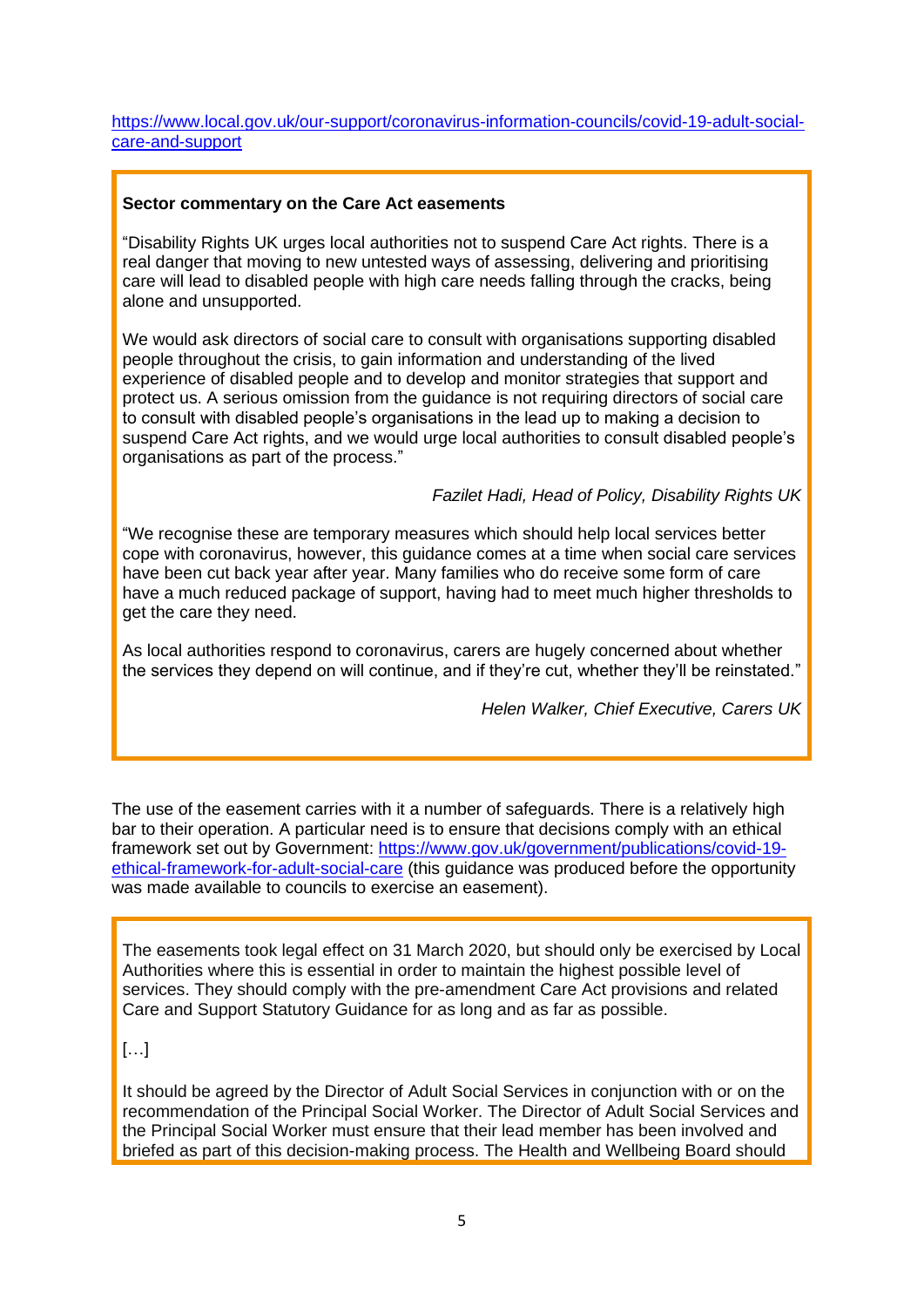be kept informed. The decision should also be fully informed by discussion with the Local NHS CCG leadership.

Local Authorities should have a record of the decision with evidence that was taken into account. Where possible the record should include the following:

- The nature of the changes to demand or the workforce
- The steps that have been taken to mitigate against the need for this to happen
- The expected impact of the measures taken
- How the changes will help to avoid breaches of people's human rights at a population level
- The individuals involved in the decision-making process
- The points at which this decision will be reviewed again

This decision should be communicated to all providers, service users and carers. The accessibility of communication to service users and carers should be considered.

The decision should also be reported to the Department of Health and Social Care (the Department) when Local Authorities decide to start prioritising services under these easements, explaining why the decision has been taken and briefly providing any relevant detail.

*Government guidance*

### **Matters to be taken into consideration in deciding whether to exercise an easement**

- The reason the decision needs to be taken;
- impact of the decision on the people who ordinarily use the service;
- impact of the decision on families and carers of people who ordinarily use the service; and
- possible alternative sources of care and support and the likelihood of this being available

*Government guidance*

An important feature of the guidance is that it suggests that decisions will be considered, and made, by senior officers (including the whole of the council's strategic management board) rather than by the lead member (who, it is suggested, needs only to be "briefed") or any other member. Given the degree of political contention of this decision, scrutiny members might want to satisfy themselves as to who made the final decision, and in what context. Will it be a decision entirely for professionals – based on specific operational circumstances? Or does the lead member make the final call?

### **How can the scrutiny function add value in relation to these issues?**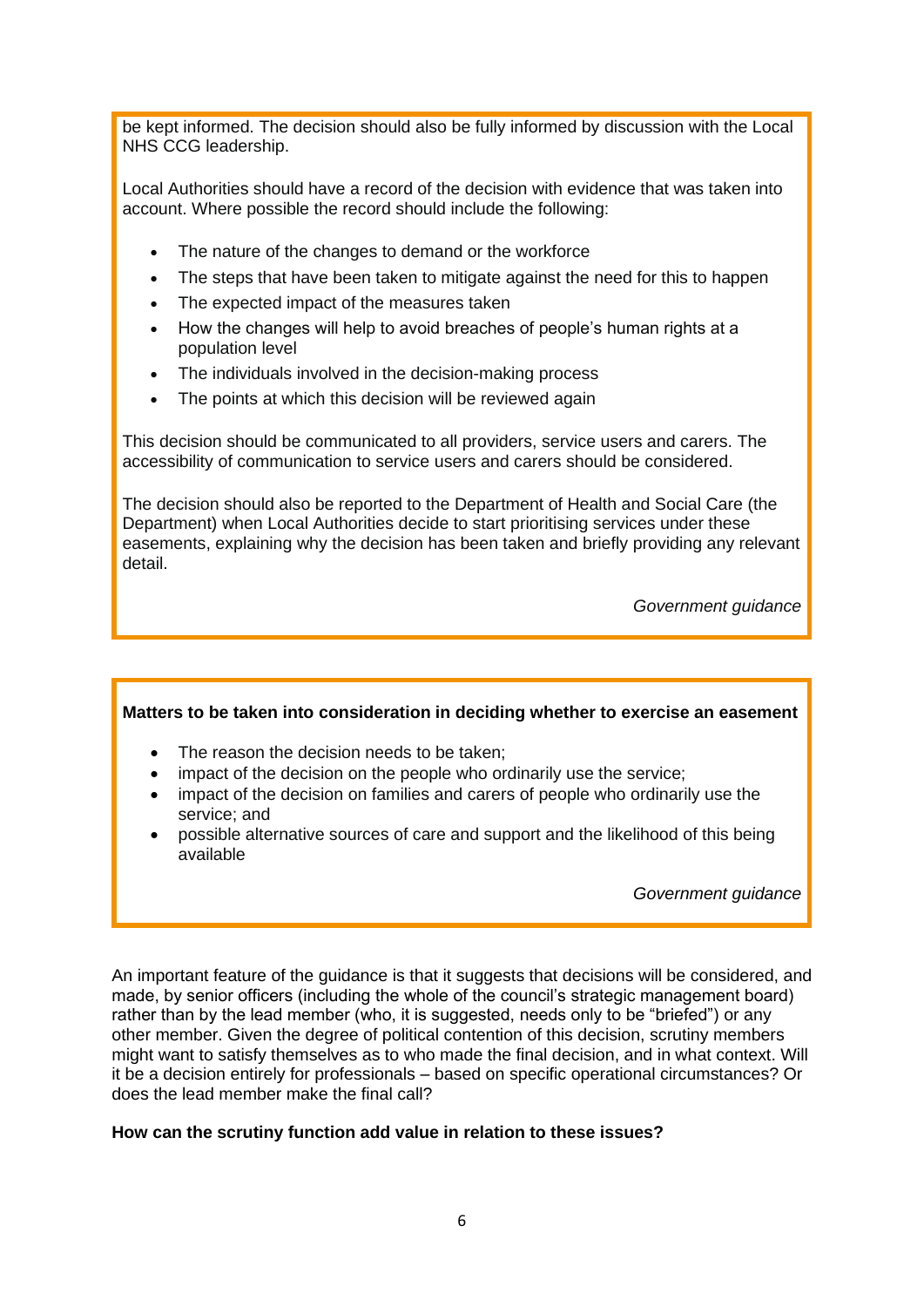The presence of these safeguards provides an opportunity to build scrutiny into the process by which councils reflect on the necessity to derogate from their pre-existing obligations.

Members will want to satisfy themselves by findings answers to the questions below. These are probably not questions to ask in formal committee meetings. They can be asked in writing, and informally to senior officers. The answers can be used to construct a proportionate, transparent and targeted approach to scrutiny of those issues which scrutiny members consider most important. Answers will need to be dealt with as part of publiclyavailable information produced by the council on its exercise of the easement, and will need to be used by scrutiny to reach a determination of what its involvement will be in oversight of the process both before, during and after an easement is exercised.

The critical thing to remember is that the easement will be exercised in different areas in different ways, depending on need and what is "essential", under specific local circumstances. Oversight, too, will be different from area to area, which is why scrutiny councillors will need to put together a bespoke approach based on what they, executive councillors and senior officers think will be most transparent, proportionate and effective in terms of bringing a spirit of constructive challenge to the process. The mindset and approach behind proportionate scrutiny is something that we dealt with in [Guide 2.](https://www.cfps.org.uk/?publication=covid-19-guide-2-scrutiny)

#### **Questions: Understanding how the council may come to make its easement decision**

Is there a workflow, or process, or map, for the steps that officers and members will go through in exercising the easement?

How will the council monitor its services to understand when it might need to use the easements?

What might the triggers be for a decision to be considered?

Who would be involved in keeping those triggers under review, where relevant?

What other perspectives would be drawn into that ongoing oversight?

Is that rolling process something in which scrutiny should get involved?

If/when it becomes apparent that use of the easements may, in the near future, be essential, what will the local process be to publicly announce that this action is under direct consideration?

Who will be involved in that process? What will the timescale be? What will be placed into the public domain, at the time, about the decision and who will have an opportunity to influence it – formally and informally?

Who is the final decision-maker?

Is there provision for the decision to be locally challenged? (People with standing to do so could choose to apply for judicial review of the decision; the council might wish to put in place a local mechanism to allow for some form of challenge process as a way of providing more independent assurance)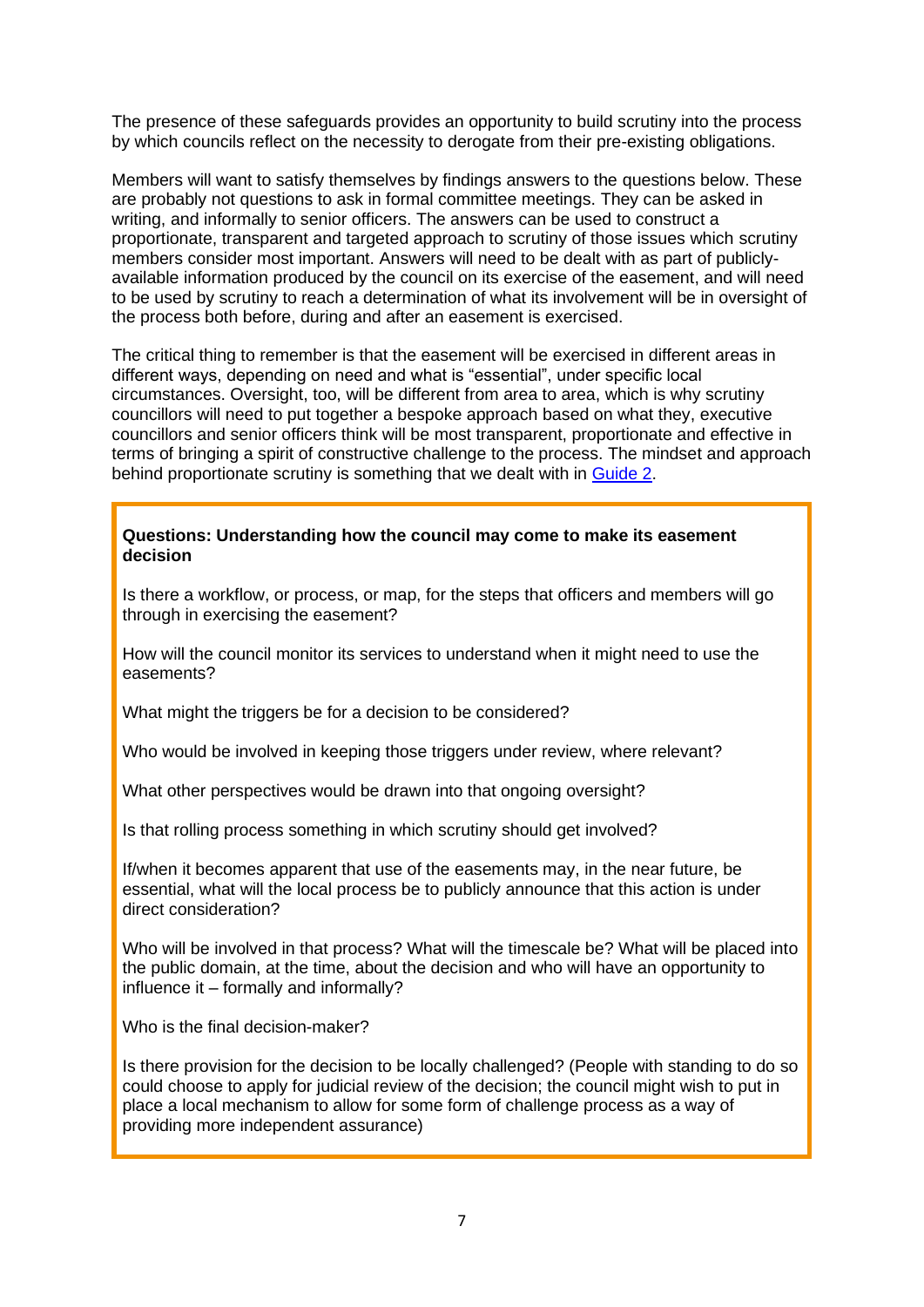Could or should there be oversight and support, by the scrutiny function, of this overall process?

# **Questions: the decision itself, and what follows**

Exactly how has the council chosen to apply the easement? In relation to which duties, and to what degree?

How does the council's decision impact on its other statutory duties – for example, its duties under the Human Rights Act, the Equality Act and the Children Act?

How has it communicated its decision – how has it identified those likely to be affected and how has it sought to communicate the changes to them? How has it communicated with professionals, and partners, who will be expected to operate under these new provisions?

How will the operation of the easement be kept under review?

Who will undertake this review – what will scrutiny's role be?

At the outset what are the expected short term impacts (days and weeks)? What are the medium term impacts (months)? What are the long term impacts – including impacts which may persist even when the easement no longer applies?

How are these impacts being monitored dynamically – how is information being drawn in, including from service users?

How will the council seek to understand, and immediately act, when the use of the easement is no longer "essential"?

How can scrutiny draw out and look in more detail at particular issues relating to the easement and its broader impact as its use continues?

How will the council plan to make the transition back to "normal" Care Act operation?

# **A model for scrutiny of these issues**

Depending on the answers to the above questions, a "model" approach to scrutiny of this issue might look like:

- Scrutiny councillors having a solid understanding of exactly what triggers will be used to actively consider whether easements should be applied – and keeping an active, watching brief on those triggers;
- Scrutiny councillors being drawn in  $-$  formally or informally  $-$  when the formal decision comes to be made. The Chair might make representations on the matter to senior officers; senior officers could be invited to give formal evidence to the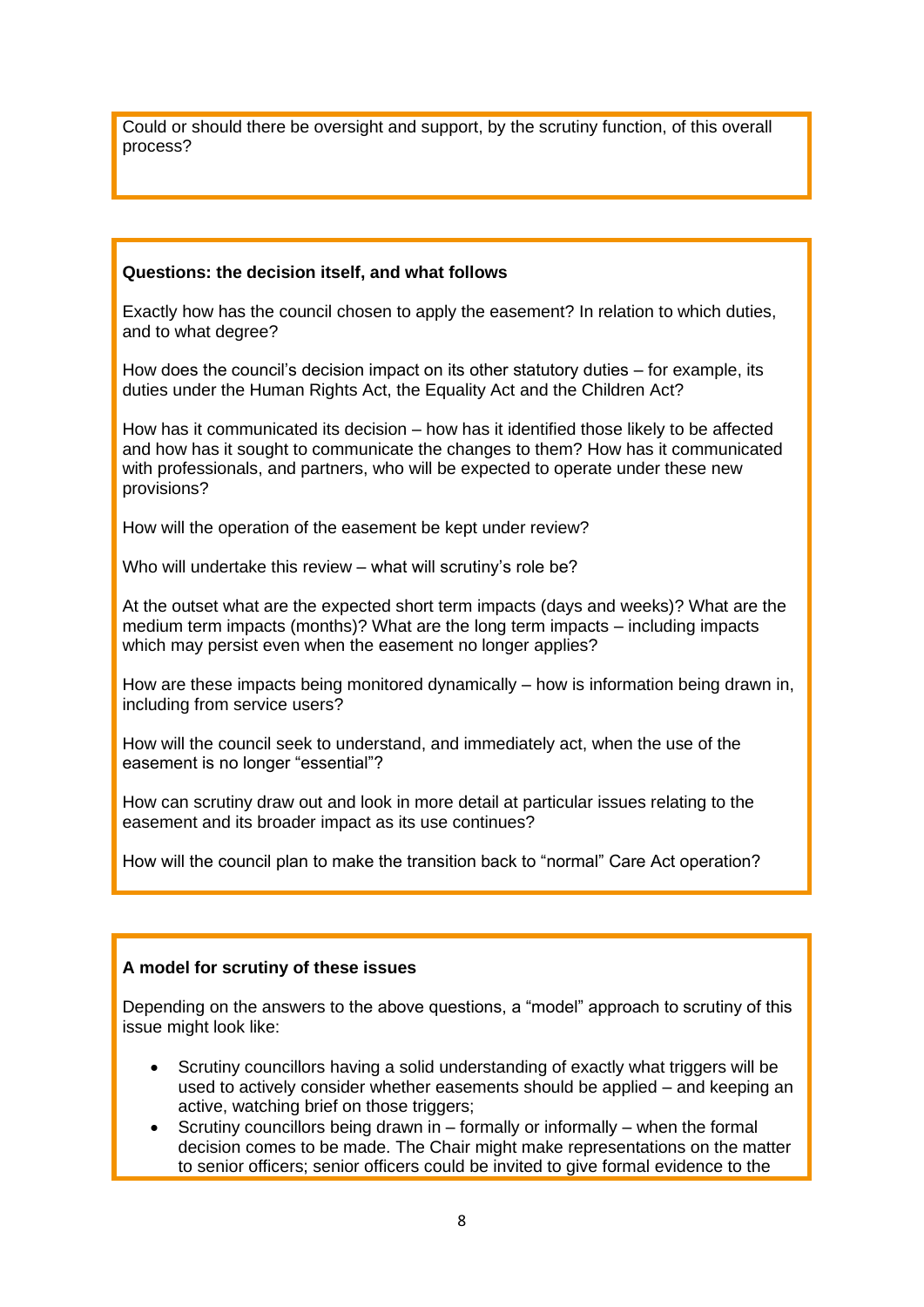scrutiny committee to be questioned on specific issues – for example, the extent and nature of the council's understanding on the impact on local people, and how the conclusion had been reached that the use of the easement was "essential" (with the focus being on issues arising from likely staff absence making existing service patterns untenable);

- Scrutiny having a more sustained role of oversight as the easement continues to apply. Reflecting the unique risk factors applying scrutiny could work alongside others exercising oversight within the council – a scrutiny chair could convene and facilitate a regular remote call with key stakeholders to provide independent assurance;
- Scrutiny having a role in debrief and reflection once the transition back to "normal" working has been made.. In order to provide assurance and transparency, robust review of the consequences of the decision would need to be made; scrutiny leading that process would seem to provide such assurance. In a future publication we will be providing more general advice on scrutiny's role in debrief and reflection.

This is only one possible model for scrutiny's ongoing role. The important thing is that these sorts of functions will need to be exercised by someone within the system, in a way that is more or less public. If there are no plans for such oversight (in particular, for such oversight led by members) then it is an obvious role for scrutiny to fill.

In all instances, the determination of what scrutiny's role ought to be should be a matter subject to discussion and agreement by the relevant scrutiny chair, the relevant lead member, the Director of Adult Social Care, the Director of Children's Services and the Monitoring Officer.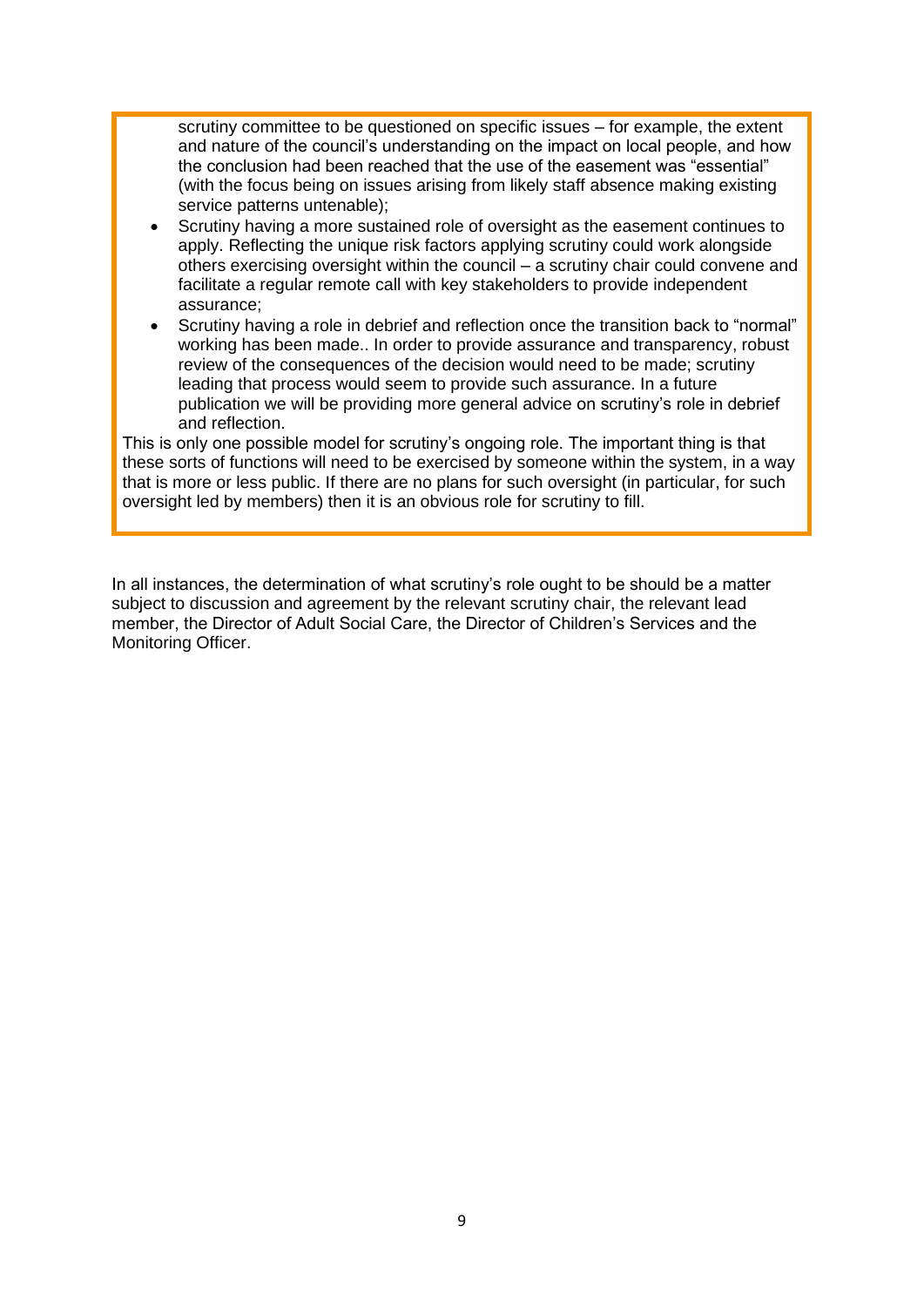# **3. What are the flexibilities in children's services brought in by new Regulations?**

# Pre-existing obligations

Alongside a range of local partners, councils hold a range of responsibilities and duties towards all children and young people in their area. Most of these will remain unchanged notwithstanding the changes made to council's duties as a result of the COVID-19 crisis.

In relation to children's services, elected councillors have a unique duty. They are "corporate parents", a collective duty held by the council, all councillors, council employees and others with a responsibility of ensuring children's safety.

The law changed in 2017, providing additional clarity on the building blocks of corporate parenting, and the obligations held by corporate parents to children under the council's care. Understanding these duties forms a critical part of ensuring that children and young people stay safe and supported – even if changes need to be made to their living environment.

Full details of the corporate parenting duties are set out in an LGA guide: [https://www.local.gov.uk/sites/default/files/documents/15.11%20Corporate%20parenting\\_v0](https://www.local.gov.uk/sites/default/files/documents/15.11%20Corporate%20parenting_v05.pdf) [5.pdf](https://www.local.gov.uk/sites/default/files/documents/15.11%20Corporate%20parenting_v05.pdf)

While these responsibilities only technically apply to upper tier and unitary councils, councillors in shire districts will also need to be directly aware of them, as they will impact on young people as service users of matters within a shire district's control.

#### Flexibility in relation to vulnerable children

Councils have substantial duties in relation to vulnerable children, including in relation to adoption. Changes have also been made to those obligations, in this instance by way of a statutory instrument.

The Adoption and Children (Coronavirus) (Amendment) Regulations 2020 can be found at <https://www.legislation.gov.uk/uksi/2020/445/contents/made>

The Regulations make changes to 10 specific obligations held by local authorities and those with whom they work. They relate to:

- The removal of the obligation to carry out regular checks on children in residential settings, replaced with an obligation to carry out checks "where reasonably practical";
- The removal of various safeguards and reviews around adoption;
- The removal of obligations on councils to respond promptly to fostering notifications;
- The removal of specific timescales in relation to the appeal and review of decisions around care and supervision orders;
- The removal of the obligation on councils to produce a response to an inspection report within a set timescale;
- The removal of timescales and of certain safeguards around fostering and children's placement in other care settings;
- The removal of certain timescales attached to the assessment and oversight of fostering arrangements;
- The removal of timescales attached to the transaction of joint area reviews:
- Amendments to certain obligations with regard to care and educational standards in children's homes;
- The removal of specific timescales around frequency of Ofsted inspections.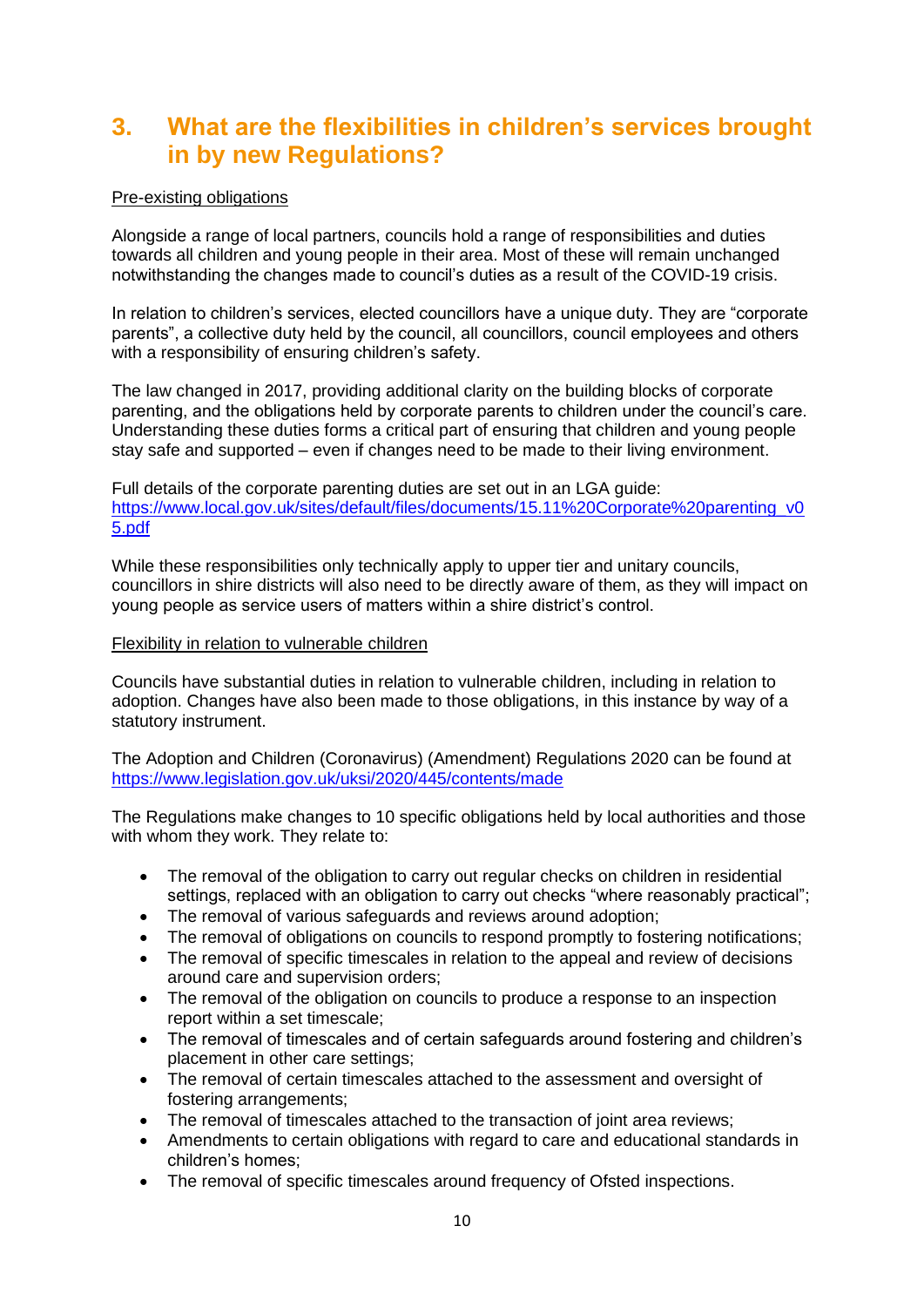The Regulations apply until September 2020, and the Secretary of State is under an obligation to review them over this period. The Regulations make no change to the fundamental principle set out in section 1 of the Children Act 1989, that the best interests of the child shall be paramount, but they have caused significant controversy. This controversy has been heightened by the suggestion, made in an appearance by the Minister at a select committee on 22nd April, that some of the provisions in the Regulations could be made permanent once the crisis is over. You can download a transcript of this meeting at [https://t.co/vlcHqdnKjR?amp=1.](https://t.co/vlcHqdnKjR?amp=1)

# **Sector commentary on the Regulations relating to children and young people**

"This outright assault on safeguards protecting the most vulnerable children is outrageous. Safeguards are there to protect children from harm, so it goes without saying that these changes forced through without any public consultation or parliamentary scrutiny will harm children.

The government has produced no evidence to back up its claim that changes to 10 different sets of regulations are in response to the pressures of lockdown. It has also conveniently omitted to mention that this is the fourth time since 2016 that ministers have tried to impose mass deregulation in children's social care*.*"

# *Carolyne Willow, Director, Article 39*

"Although the flexibility in timescales is necessary and helpful, there are concerns about the de facto suspension of some of the safeguarding responsibilities at a time when children and young people may need our support more than ever before."

*Claudia Megele, the chair of the Principal Children and Families Social Worker (PCFSW) Network*

"We recognise the concerns raised about the statutory instrument affording some flexibilities to local authorities due to the outbreak of Covid-19, however, it's important to recognise that all local authorities and their staff will continue working hard to ensure that we can fulfil our statutory responsibilities to children and young people, particularly the most vulnerable.

The best interests of children and families remain at the heart of any decision made by local authorities."

# *Jenny Coles, President, ADCS*

### **Commentary on vulnerable children more generally**

"The coronavirus emergency has put hundreds of thousands of vulnerable children in England at heightened risk. While the Government's decision to keep schools open for the most vulnerable children is welcome, sadly most of them are just not showing up. They are most likely at home, often exposed to a cocktail of secondary risks – a lack of food in the house, sofa-surfing or cramped living conditions, neglect, or experiencing acute difficulties due to parental domestic violence, substance abuse and mental health problems. Many will be caring for parents or siblings themselves in these incredibly difficult circumstances."

A*nne Longfield, Children's Commissioner for England*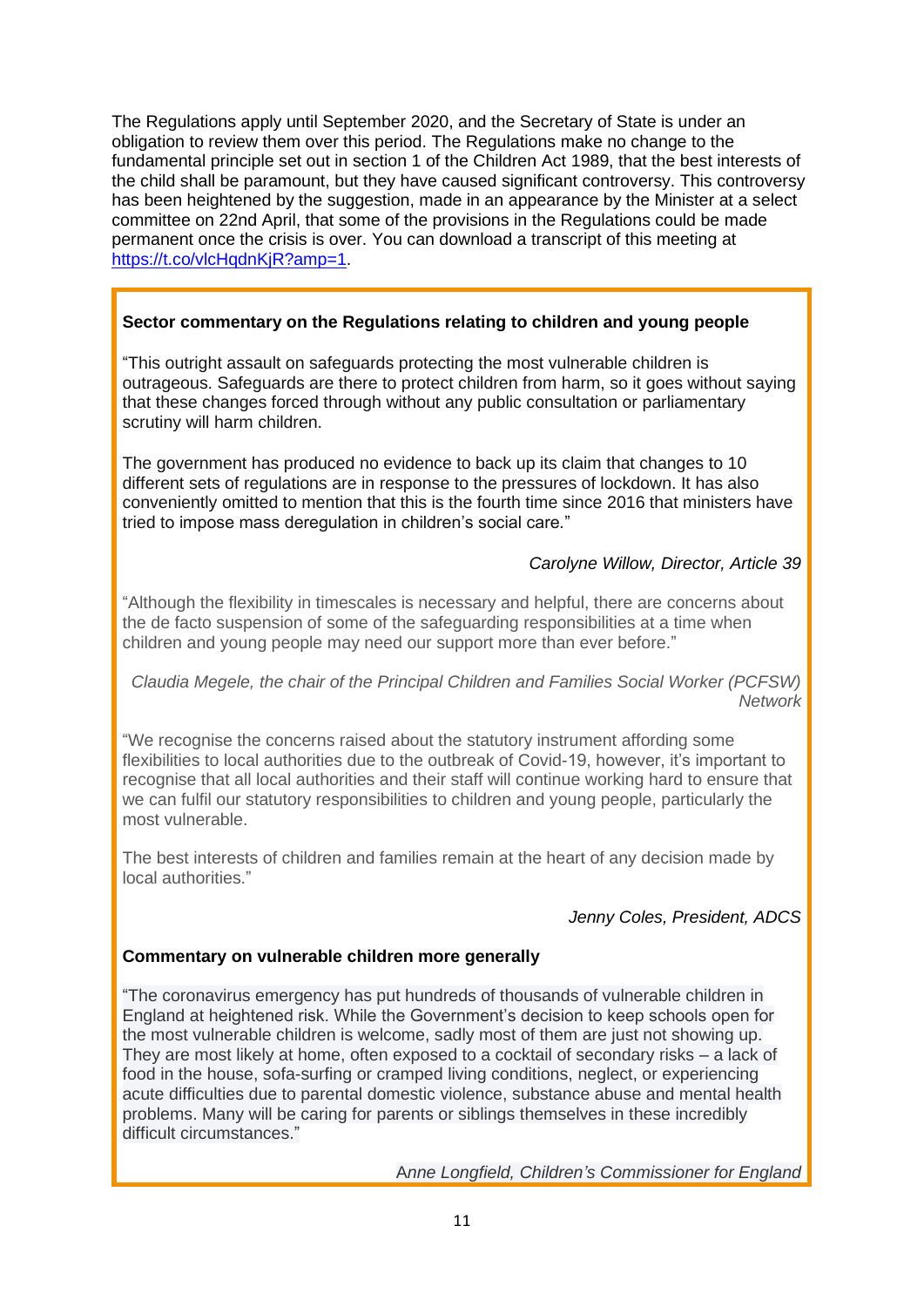Unlike the safeguards in place around the Care Act easement, there is no process by which local authorities or other agencies need to publicly decide to derogate from their existing responsibilities; the Regulations actively change these responsibilities for the next few months meaning that "derogation" is unnecessary.

This raises issues around oversight and governance. Who will make the decision as to how the Regulations will apply locally, in practice? Who will set the framework within which social workers and others with caring responsibilities will operate? How will risk – overall, and in respect of specific children – be managed and mitigated under new working arrangements which could be unfamiliar to some professionals, with those professionals working under particular pressure at a time of uncertainty for them and for young people under their care?

All of these matters require certainty and transparency.

### **How can the scrutiny function add value in relation to these issues?**

The lack of built-in safeguards around the use of the powers in the Regulations – and their automatic application to all relevant councils without the need for the kind of "gateway" provisions present in the Care Act derogations discussed in the earlier sections – suggest that local oversight needs to be particularly robust.

# **Questions: on the council's understanding of the Regulations themselves**

What, if any, changes does the council plan to make now on those issues provided for in the Regulations? To what extent will local timescales and processes remain the same – notwithstanding the flexibility that the Regulations now provide?

What is the justification for those immediate changes? How have risks to the system, and to individual young children, been understood and mitigated? How has the voice of young people themselves been fed into the process?

What framework is the council putting in place to determine the necessity of any further changes? To what extent is this risk based, and how is risk being assessed and evaluated?

What systems are in place to assure consistency of decision-making – operationally and strategically – under these arrangements?

What role are councillors playing in this process?

*A number of the questions highlighted in the section above on Care Act easements have applicability to this situation too.* 

### **Questions: the use of the powers in the Regulations**

What do we know about the day-to-day impact of the changes in (for example) timescales on children looked after, and others in vulnerable positions?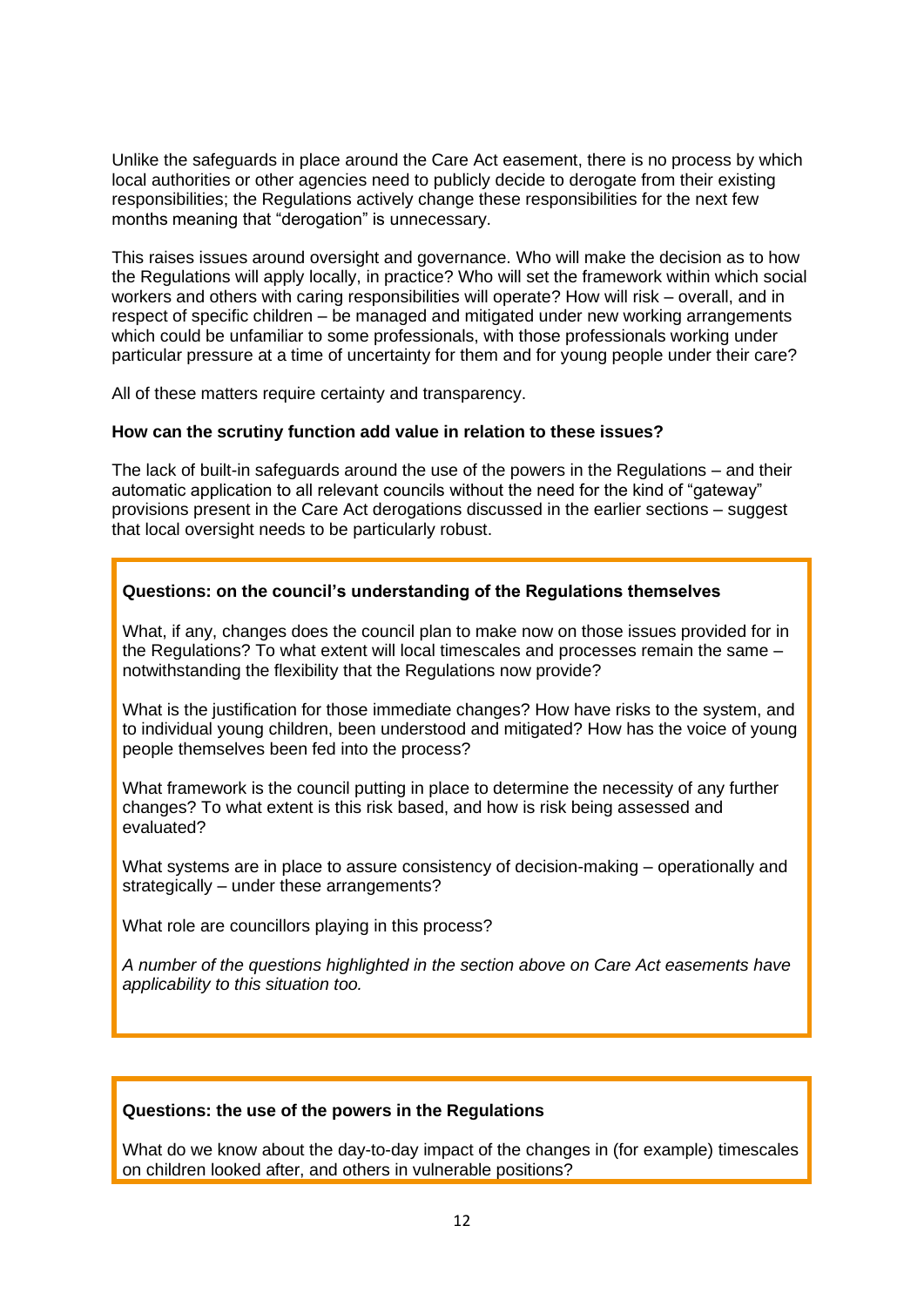What feedback are we getting from the frontline, and from young people themselves, and how are we feeding that dynamically back into the system?

Do we have early warning arrangements in place – on a case by case basis and more generally – to flag up when unacceptable risks have the potential to emerge?

*A number of the questions highlighted in the section above on Care Act easements have applicability to this situation too.* 

Fundamentally, proper assurance and oversight is likely to require that scrutiny councillors satisfy themselves as to what responsibility they need to take on in this area, both as scrutineers but also as corporate parents. The Director of Children's Services, in concert with the relevant scrutiny chair, will need to have practical conversations about how the Regulations will be acted on locally and how scrutiny might be able to provide them, and young people, with an additional degree of protection by ensuring that the system is robust and working as it should.

### **A model for scrutiny of these issues**

- Commenting on plans for changes to internal systems as a result of the Regulations, in light of those changes' risk profiles and in light of recent Ofsted inspection findings, where applicable;
- Using its power to convene young people, partners and professionals to provide a different perspective on these plans;
- Having a defined and proportionate role to play in overseeing how the council is managing risk as the Regulations have effect, and taking a risk-based, by exception approach to flagging up and looking in more detail at issues of particular concern as they arise;
- Ensuring that arrangements are in place for a smooth transition back to "ordinary" working once the Regulations seek to have effect, and possibly leading on any subsequent debrief/reflection plans.

Some of this activity may need to be carried out at pace – meaning that doing so in formal meetings may be a challenge. Meetings between scrutiny chairs and members and relevant senior officers may happen informally – but the opportunity will need to be taken to ensure that those conversations draw on insights from a wider range of stakeholders (potentially including young people themselves). The product of the conversations will also need to be fed back, and discussed, in the public forum of a committee meeting.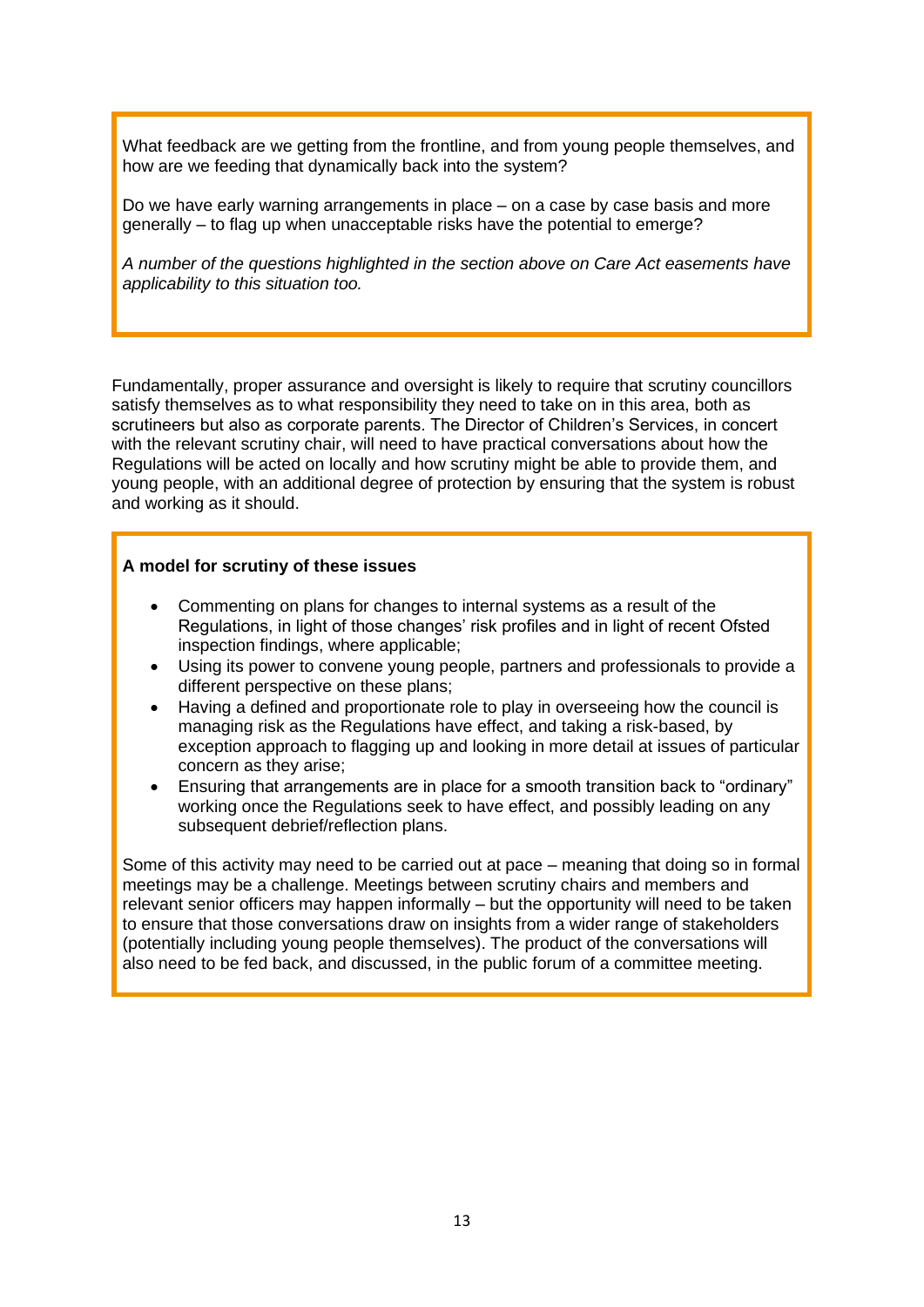# **4. What support is being provided to vulnerable people by "mutual aid" groups?**

Since the onset of the crisis local people in many parts of the country have organised themselves into "mutual aid" groups to provide assistance and support to their neighbours.

Practice differs from area to area. These groups mainly operate by way of Facebook and WhatsApp. Some llocal people flyer their neighbours' houses, often using a variant of a template produced for this purpose. When requests for support come in, they might either be dealt with by one person or a group of people on an ad hoc basis or more systematically triaged through a jointly-held spreadsheet.

Assistance might be provided to:

- People shielding (i.e., people with vulnerabilities who are entirely isolating themselves and so cannot carry on ordinary activities like shopping);
- Key workers;
- People facing financial uncertainty (i.e. people who may be self-employed or otherwise not automatically entitled to the various assistance packages put in place by Government);
- Parents, or those with unexpected caring responsibilities, having to juggle those duties with part or full-time work.

There is an overlap between those who might be helped through mutual aid, and those assisted by councils under their social care and children's services responsibilities.

#### Background, opportunities and concerns

"Mutual aid" is not a charitable endeavour in the traditional sense, and is not about establishing new structures or hierarchies. It is entirely volunteer-led and decentralised.

"Mutual aid is where a group of people organise to meet their own needs, outside of the formal frameworks of charities, NGOs and government. It is, by definition, a horizontal mode of organising, in which all individuals are equally powerful. There are no 'leaders' or unelected 'steering committees' in mutual aid projects; there is only a group of people who work together as equals.

Mutual aid isn't about "saving" anyone; it's about people coming together, in a spirit of solidarity, to support and look out for one another."

Covid-19 Mutual Aid UK

The lack of a central organising structure locally and nationally has meant two things:

• Mutual aid has been able to take quick, concerted action to support local people. Voluntary systems for support were put in place in many areas in the days immediately preceding the lockdown; contrast with the NHS-led national volunteer scheme which has struggled to manage to operate at scale even a number of weeks after being established;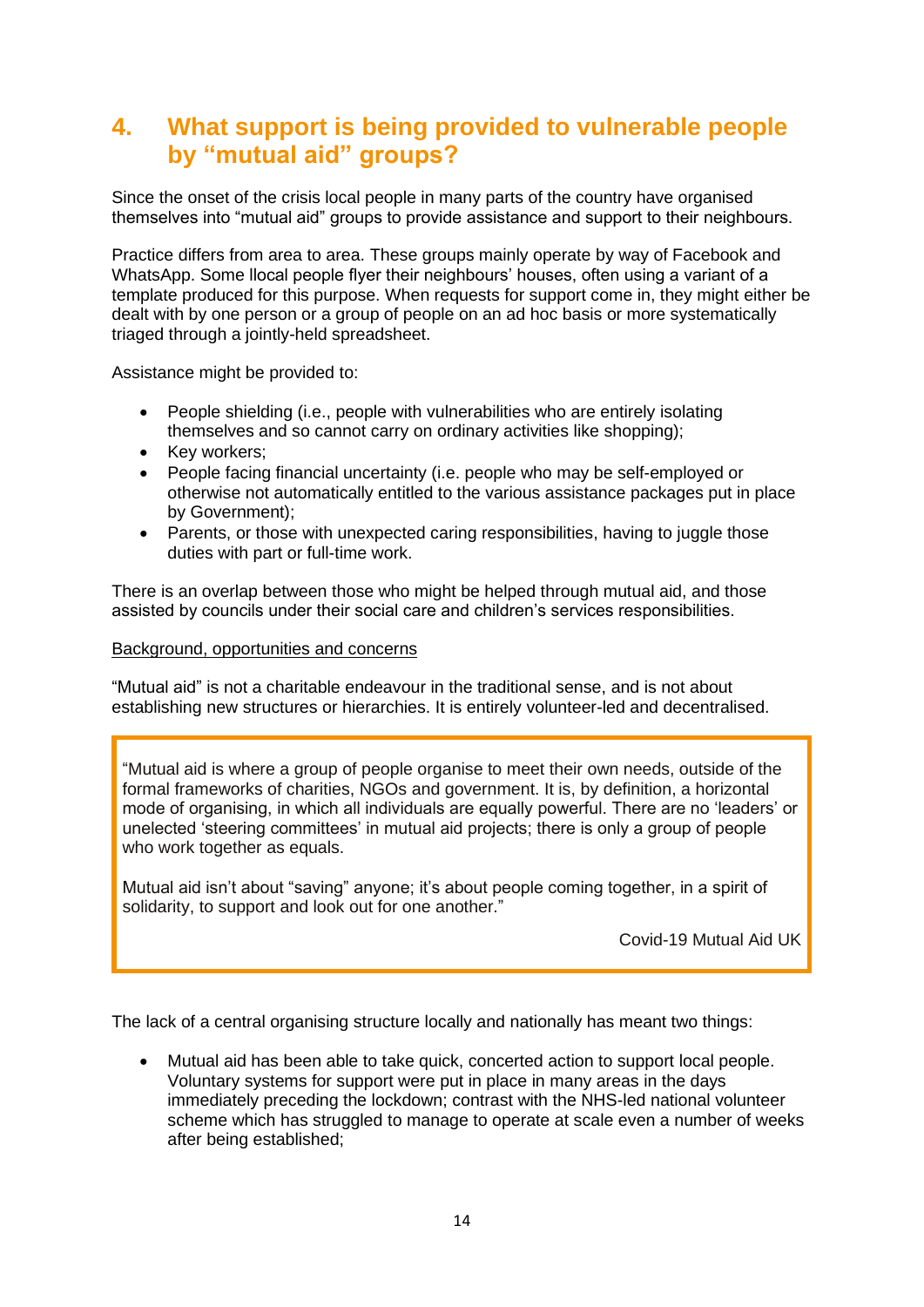• There has been a degree of tension, in some places, being those involved in mutual aid and those in more "traditional" roles in the community – whether that be the council or existing charities.

Concerns were raised at the outset about:

- Safeguarding: ensuring that both volunteers, and those being provided with support, were safe and protected;
- Data protection: ensuring that where information about personal needs and support was recorded, it was done in a way that is safe and secure;
- Ensuring that people in serious need could be effectively triaged and provided with professional support where this might be necessary.

In some places support arrangements – led by local councils and/or by local councils for voluntary services (CVSs) have been put in place to reduce the potential for these risks to arise. The NCVO have made information available on their website which explains more [https://blogs.ncvo.org.uk/2020/04/02/covid-19-mutual-aid-and-community-support-how](https://blogs.ncvo.org.uk/2020/04/02/covid-19-mutual-aid-and-community-support-how-volunteers-are-getting-involved/)[volunteers-are-getting-involved/](https://blogs.ncvo.org.uk/2020/04/02/covid-19-mutual-aid-and-community-support-how-volunteers-are-getting-involved/)

In some areas, ward councillors have been actively involved in mutual aid groups.

#### **How can the scrutiny function add value in relation to these issues?**

Mutual aid groups will be gathering (incidentally, rather than as a primary feature of their work) important insights about the resilience of local communities. How are people responding to the challenge at community and street level? Are trends in support needs emerging – things which might require more systematic action to unpack?

### **Questions: understanding and supporting mutual aid**

How can the council, councillors and mutual aid volunteers better share information about ward concerns, and how those concerns might be acted on at a strategic level?

How can scrutiny "use" mutual aid groups as a source of intelligence to drive its work programme in the coming months?

How can a greater awareness of scrutiny, its role and responsibilities, be spread in mutual aid groups to assist in this process?

How might mutual aid volunteers themselves be co-opted into certain elements of scrutiny work?

How can the council work productively to support mutual aid, by taking a permissive approach to close working with professionals and support around things like safeguarding

How might the council itself use such intelligence and insight to refine its own approach – through a better understanding of local risk, for example. Risks to vulnerable people might be seen as lower in areas where mutual aid is particular active.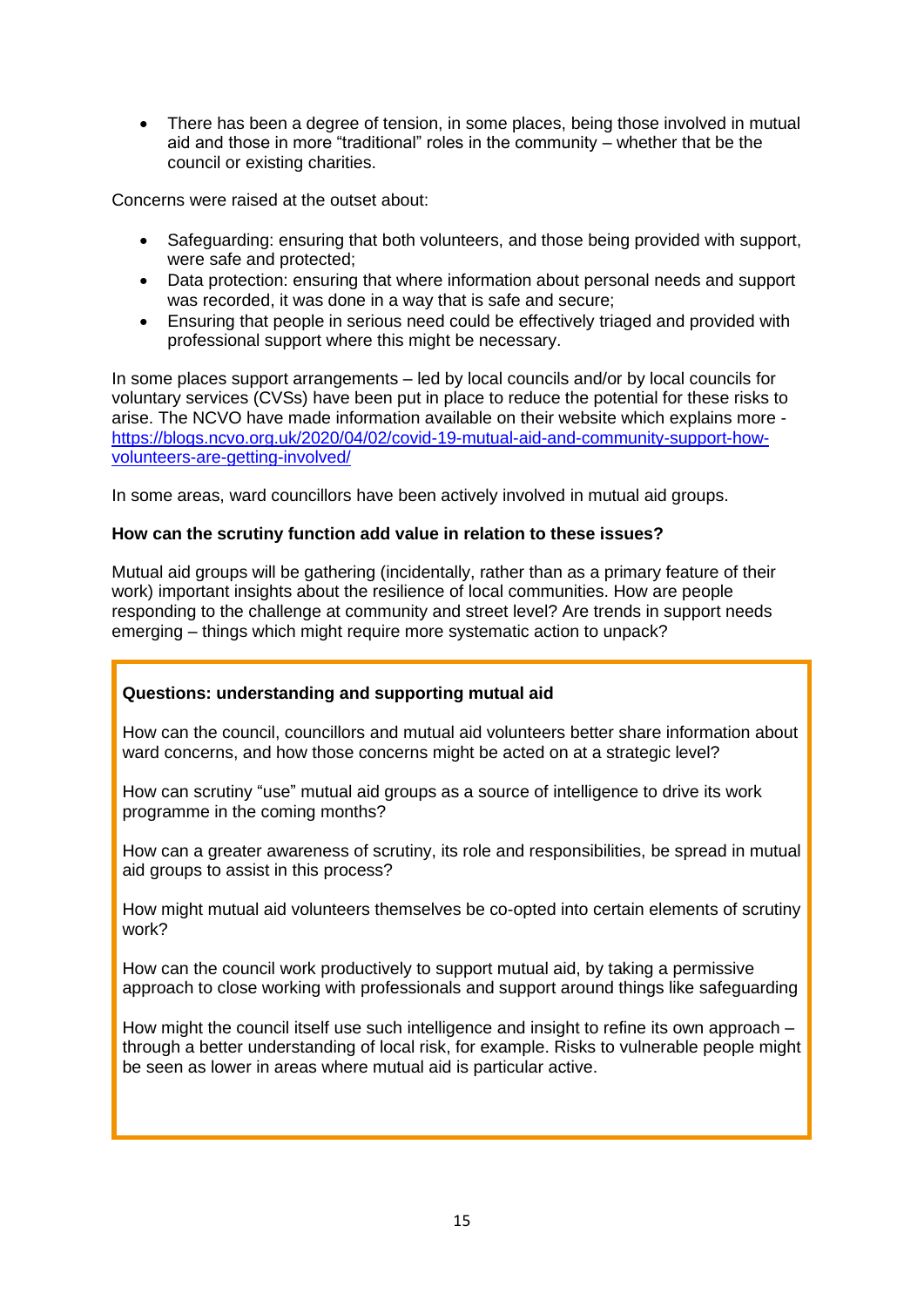# **A model for scrutiny of these issues**

- Mapping and understanding where active groups are, and seeking to understand which councillors are involved and in what capacity;
- Understanding the extent to which mutual aid groups are linking to existing voluntary activity;
- Understanding where and how intelligence about need is being aggregated and collected, and how the council and others could use that information, and share its own information in such a way that would be useful for such groups;
- Understanding how scrutiny could keep a watching brief over the mutual aid/council professional relationship in a way that is constructive and supportive;
- Identifying and celebrating local good practice and lessons which can be embedded into the way the council works with its partners, and the community, in the longer term.

The approach that we suggest is not one of "scrutiny" of mutual aid and its work, but developing the understanding necessary to enable councillors, and scrutiny, to use mutual aid work as a source of intelligence and as a way to inform work at the council.